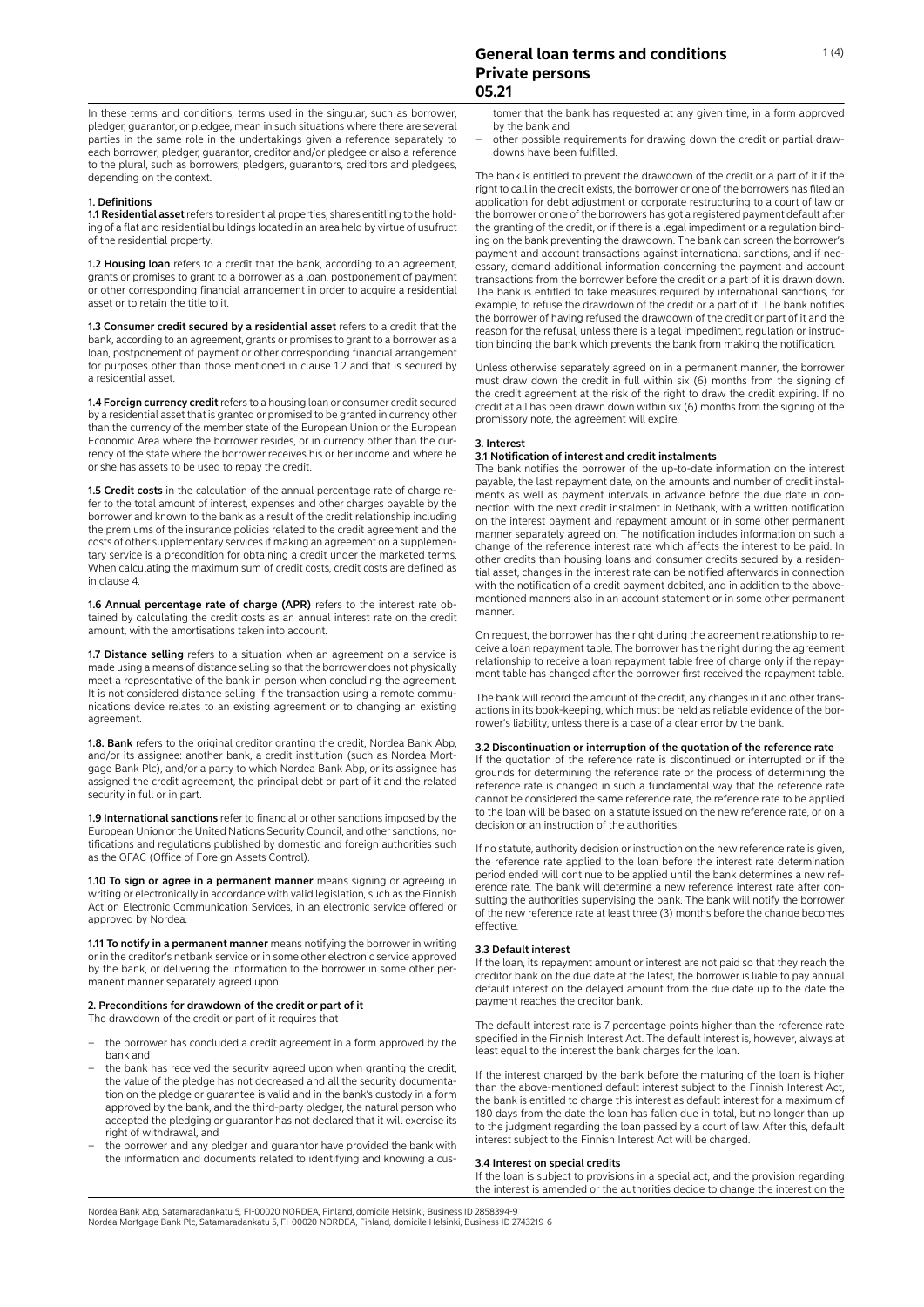basis of the said act, the bank is entitled to change the interest on the loan correspondingly. The bank informs the borrower of the change of the interest in accordance with clause 3.1.

# 4. The maximum rate of interest and sum of credit costs

The maximum rate of interest and sum of credit costs does not apply to housing loans with a housing security or other item as security.

The date on which the credit agreement was concluded is the date on which the borrower has drawn down the credit or the first drawdown date. When calculating the maximum sum of credit costs, the first annual period starts from the date when the credit agreement was concluded and ends on the day preceding the corresponding day next year. The length of each annual period may vary depending on whether or not it is a leap year. The payment period of the credit costs is calculated based on the due date. However, if the credit costs are to be paid immediately, the payment period is calculated based on the payment date.

During each annual period, the bank does not have the right to charge:

- annual interest exceeding 20 per cent on the credit drawn down, or
- credit costs which exceed on average 0.01 per cent of the credit amount as laid down in the credit agreement per day during the validity of the credit agreement. However, the maximum sum of credit costs during each annual period may not exceed 150 euros.

When calculating the maximum sum of credit costs, the following are not included as credit costs:

- interest;
- penalties arising from delayed payments or other breaches of the agree ment incurred by the borrower;
- costs of supplementary services if making an agreement on a supplemen tary service is a condition for obtaining the credit under the marketed terms;
- insurance premiums if the purpose of the insurance is to protect the value of the security provided for the credit; or
- other fees laid down by the law, regulations, or orders by an authority.

#### 5. Revision of charges and fees

The bank may increase the loan charges and fees on the grounds based on an authoritative decision or order, or due to an amendment in legislation to correspond to the change in costs, if the reason for the revision directly concerns the credit agreement in question. The increase of the charges or fees may not ex ceed the increase in actual expenses incurred by the creditor which constitute the grounds for the loan charges and fees in accordance with the credit agreement. However, it is considered sufficient that the revision in the charges and fees roughly corresponds to the increase in actual expenses.

The bank's right to the above-mentioned increase ceases after the grounds for it no longer exist.

The bank notifies the borrower of revisions of charges and fees and their effects on the amount and number of instalments and the last repayment date. The revision takes effect from the date notified by the bank, but not earlier than after one (1) month of the date of sending the notification to the borrower.

# 6. Postponement of the payment date

If the due date is not a banking day, the payment date of the loan, the interest and the loan servicing expenses will be postponed to the following banking day. The bank then charges credit interest on the entire remaining loan principal up to the postponed due date. A banking day refers to weekdays Monday through Friday, excluding Finnish public holidays such as the Independence Day, May Day, Christmas Eve and Midsummer Eve, and other days not considered to be banking days.

# 7. Right of withdrawal

# 7.1 Right of withdrawal

The borrower is entitled to withdraw from the credit agreement by notifying the creditor of it within 14 days of the date on which the borrower has received in a permanent manner a copy of the credit agreement with the terms and conditions and in distance selling the advance information as well. The notice of with drawal can be made by calling Nordea Customer Service, by sending a message through Netbank's customer mail, by letter or at any Nordea branch located in Finland. The notice must specify the credit agreement to be withdrawn from. If one of the borrowers exercises his or her right of withdrawal, the notification of withdrawal automatically concerns the entire credit agreement for all the borrowers.

If the borrower withdraws from the credit agreement, the bank charges the interest on the credit as compensation for the period during which the credit has been in the borrower's use. An estimate on the payable interest amount is given in the credit agreement.

The borrower must refund the creditor without delay within 30 days with the full credit amount, including interest, he or she has received on the basis of the credit agreement at the risk of the withdrawal otherwise becoming null and void and the credit agreement remaining in force.

# **General loan terms and conditions Private persons 05.21**

# 7.2 Releasing of security

If security has been given for a credit to be withdrawn from, the bank releases the security when the borrower returns all the assets, with interest, he or she has obtained based on the credit agreement.

# 7.3 Linked agreement without obligation

Another agreement linked to the credit agreement does not bind the borrower when he or she withdraws from the credit agreement if the linked service is provided by the bank or a third party based on an agreement between the third party and the bank or on some other arrangement.

If the borrower wishes to keep the linked agreement in force despite the withdrawal from the credit agreement, he or she must inform the bank of this within 30 days of sending the notice of withdrawal.

# 8. Premature repayment of the loan

8.1 Borrower's right to premature credit repayment

The borrower is entitled to repay the credit or a part of it prematurely by noti fying the bank of this.

If the borrower repays the credit or a part of it early, the credit costs for the unused credit period must be deducted from the bank's remaining receivable. The bank may, however, charge in full the costs arisen from actions related to opening the credit, specified in the credit agreement.

The bank is entitled to receive compensation for all expenses arisen from secu rity arrangements despite the early credit repayment in full or in part.

#### 8.2 The bank's right to obtain compensation for premature repayment of a housing loan

If the borrower repays a housing loan or a part of it prematurely, the bank may charge compensation for the loss from the decreased interest rate level if the credit amount granted exceeds EUR 20,000 and the credit interest is fixed or the reference interest determination period is at least three (3) years.

If the bank exercises its right to receive compensation under this clause, the bank must immediately after receiving a repayment request provide the bor rower with a calculation showing the amount of compensation claimed and the data used in its calculation.

### 8.3 Bank's right to obtain compensation for early repayment of a credit other than a housing loan

The bank is entitled to receive compensation from the borrower when he or she repays the credit or part of it prematurely if the credit interest is fixed.

The compensation is no more than one (1) per cent of the amount of the repaid credit or, if upon the early repayment there is less than one (1) year to the termination of the credit agreement, half a per cent of the amount of the repaid credit. The maximum compensation is, however, no more than the interest dur ing the period between the early repayment and the termination of the credit agreement.

The bank is not, however, entitled to compensation if no more than EUR 10,000 of the credit has been repaid early during the past year or the repayment is made based on credit protection insurance.

If the bank exercises its right to receive compensation under this clause, the bank must immediately after receiving a repayment request for a consumer credit secured by a residential asset provide the borrower with a calculation showing the amount of compensation claimed and the data used in its calculation.

#### 9. Foreign currency credits

Foreign currency credits involve a foreign exchange risk, which refers to ex change rate changes due to changes in value between currencies. A foreign exchange risk occurs when the borrower's income or assets to be used to repay the credit are not in the same currency as the credit or the credit is not in the currency of the borrower's country of residence. During the loan period, the value of the credit or the monthly payment may increase in relation to the borrower's income or assets or the currency of the borrower's country of residence.

The borrower is entitled to repay the foreign currency credit or a part of it pre maturely. The bank is entitled to collect compensation for a premature repay ment in accordance with clause 8.

If the foreign currency credit is in currency other than the euro, the borrower is entitled to convert the credit agreement into a euro-denominated agreement at any time. If the foreign currency credit is euro-denominated, the borrower is not entitled to convert the credit agreement into another currency.

The bank will notify the borrower if the remaining credit or monthly payments deviate by more than 20 per cent of what they would be if the exchange rate that was in force when concluding the credit agreement was applied.

Nordea Bank Abp, Satamaradankatu 5, FI-00020 NORDEA, Finland, domicile Helsinki, Business ID 2858394-9 Nordea Mortgage Bank Plc, Satamaradankatu 5, FI-00020 NORDEA, Finland, domicile Helsinki, Business ID 2743219-6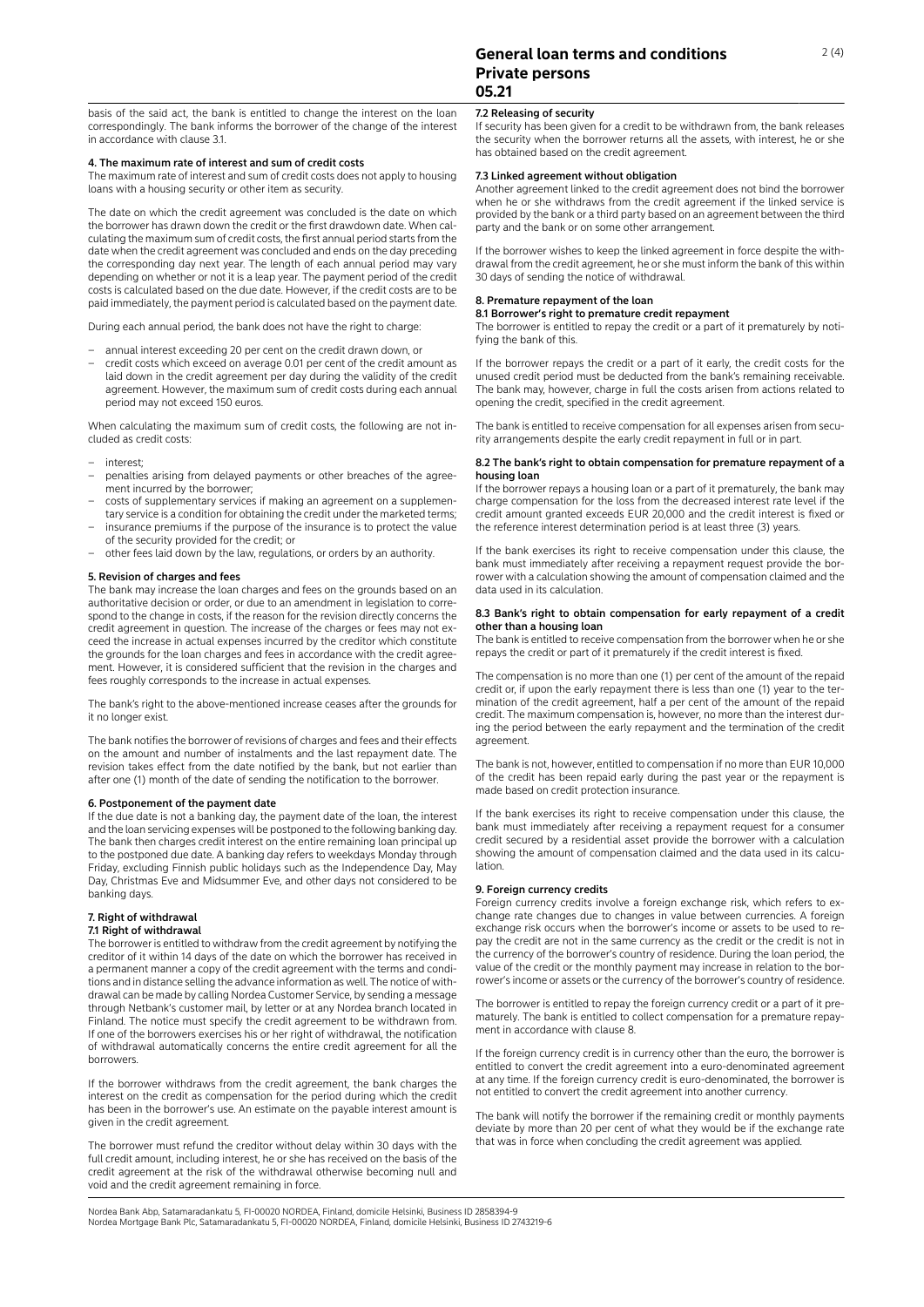# 10. Borrower's right to allocate a payment

If the borrower has several credits with the bank, he or she has the right to allocate a payment to a credit of his or her choice. The bank defines which instalments of an individual credit the payment covers.

#### 11. Special grounds for early acceleration of credit

# 11.1 On account of delayed payment

The loan falls due for payment upon the bank's written demand, if the borrower neglects the payment of the principal, interest, default interest or other payment on the due date, if

- 1) the payment is delayed by at least one (1) month and is still unpaid, and
- 2) the delayed amount is at least ten (10) per cent or it includes more than one (1) instalment, at least five (5) per cent of the original amount of the loan.

The loan, however, will fall due for payment upon the bank's written demand if a payment has been delayed at least by six (6) months and is still unpaid to a material extent.

The bank has no right to call in the loan if the delay results from the borrower's illness, unemployment or other similar reason beyond the borrower's control. The bank is, however, entitled to call in the loan if it was evidently unreason able to continue the loan relationship given the duration of the delay and other circumstances.

# 11.2 On some other ground

The loan falls due for payment upon the bank's written demand, if

- 1) the borrower or one of the borrowers has given the bank misleading information that may have affected the granting of the loan or its terms and conditions;
- 2) the borrower or one of the borrowers dies;
- 3) the pledge placed as security of the loan is converted into money;
- 4) insuring the pledge that stands as security for the loan has been neglected; or
- 5) the borrower and the pledger, if any, have not taken the measures that are necessary for making the required register entries in the real estate, share or pledge registers, or
- 6) the borrower or one of the borrowers has materially violated the credit agreement.

If the borrower is declared bankrupt, the credit will fall for immediate repayment without the bank's separate written demand.

If the guarantor of the loan or one of them dies or is declared bankrupt, the borrower or a co-guarantor must acquire a new guarantor approved by the bank or some other security approved by the bank within a period set by the bank, which must be at least one (1) month. Otherwise the bank can call in the loan in writing.

If the bank can prove that (1) the security provided can no longer be considered adequate and that the reduced value of the security is a result of the actions of the borrower or owner of the pledge, or (2) if a third-party pledger, guarantor or the natural person who accepted the pledging exerts his or her right of withdrawal and withdraws from the pledge or guarantee undertaking he or she has given or the acceptance of the pledging, the borrower must, within a period of at least one (1) month set by the bank and in a manner approved by the bank, increase the security or amortise the loan by an amount stated by the bank in writing. Otherwise the bank can call in the loan in writing.

## 11.3. Time of the calling in

The loan falls due after four (4) weeks, or, if the borrower has previously been reminded of delay in repayment or other breaches of contract, after two (2) weeks from on which the notification of calling in was sent to the borrower. If the borrower pays the delayed amount or rectifies other breach of agreement within the aforementioned period of time, the calling-in will lapse.

If the borrower is declared bankrupt, the loan will fall for repayment on the date the borrower is declared bankrupt.

If the credit is accelerated, the credit costs for the unused credit period must be deducted from the remaining receivable. The bank may, however, charge in full the costs arisen from actions related to opening the credit, specified in the credit agreement.

### 11.4 Demanding payment from a guarantor or third-party pledger

If the borrower has been declared bankrupt or if a debt restructuring or restructuring concerning the borrower has been initiated or if a provisional prohibition regarding the principal debt has been laid down in such proceedings, the bank may demand the principal debt from the guarantor or sell the third-party pledge without a calling-in measure concerning the borrower in accordance with the guarantee and pledge terms and conditions.

11.5 Borrower's right to call in the loan prematurely in an exceptional case The borrower is entitled to accelerate the loan for early repayment based on a material breach of agreement related to this loan relationship committed by

the bank. In such a case the borrower is not liable to pay the costs arisen from the premature repayment of the loan.

# 12. Checking and use of credit information, reporting of payment defaults for the credit information register and use of personal data

When granting, processing and monitoring credit, and accepting a guarantee and a pledge, the bank uses the personal data of the person who has given the undertaking. The personal data is obtained from the borrower, from registers maintained by the authorities, from registers maintained by the bank and companies belonging to the same group, from organisations providing credit information, such as the credit information register of Suomen Asiakastieto Oy, and/or from other reliable sources. Data obtained by Nordea for the purpose of knowing its customer may be used for making the credit decision and for credit monitoring.

If the borrower neglects a payment, the bank is entitled to report for the credit information register a default concerning a payment under the credit agreement when a payment has been delayed for at least 60 days from the original due date referred to in the bank's request for payment and the bank and the borrower have not made a new agreement on repayment after the original due date, or if such recording is otherwise permitted by legislation or a decision by the Data Protection Ombudsman.

If the credit is assigned, the bank is entitled to disclose to the assignee any personal data about the borrower related to granting, processing and monitoring the credit.

Further information on the processing of personal data at Nordea can be ob tained from Nordea's privacy policy, which is available at the bank's website. You can also obtain the privacy policy by contacting Nordea.

### 13. The bank's right to notify the guarantor and the pledger

The bank has the right to disclose information to the guarantor and pledger on the borrower's all commitments, payment defaults and other factors that may have an effect on the borrower's repayment ability.

# 14. Notifications, delivery of the credit agreement and other documents and verification of information

The borrower must notify the bank without delay of any changes in his or her name and address. The notification can be made by calling Nordea Customer Service and identifying oneself, by sending a message through Netbank's Mail or in some other electronic service approved by the creditor, by mail or at any Nordea branch located in Finland. Upon the bank's request, the borrower must, in a manner separately agreed upon, provide the bank with information on his or her financial position and other information affecting this loan relationship that is necessary to the bank as creditor.

Unless otherwise agreed in another section of the credit agreement or unless the bank delivers the credit agreement or other documents to the customer personally, the bank shall deliver the borrower's copy of the credit agreement, other notifications in accordance with the credit agreement and other documents related to the credit by making them available in the Netbank service or in some other electronic service approved by the creditor and agreed upon to be used for this purpose, or in some other permanent electronic manner sepa rately agreed upon.

If the borrower does not have a Netbank agreement or some other electronic service approved by the creditor to be used for this purpose, the creditor shall send the above-mentioned notifications in writing.

A written notification sent to the borrower by the creditor is regarded as having been received by the borrower on the seventh day after dispatch at the latest, if it has been sent to the latest address of the borrower of which the creditor or the local register office has been notified. An electronic notice sent by the creditor to the borrower is considered to have been received by the borrower on the day the notification was delivered to Nordea's Netbank service or to some other electronic service approved by the creditor or in some other permanent manner separately agreed upon.

The time and content of an electronic signature, agreement or notification, and other banking conducted in the electronic service will be verified from informa tion systems maintained or approved by Nordea.

### 15. Right to amendments

The bank has the right to amend the credit agreement by notifying the borrower of the amendments beforehand in a permanent manner as long as the amendments in question do not increase the borrower's obligations and do not reduce his or her rights or when they derive from a legislative amendment or a decision by an authority. A borrower is considered to have accepted the amendments to the agreement proposed by the bank unless the borrower opposes to them by the suggested effective date of the amendments. If the borrower does not accept the amendments, he or she must repay the credit prematurely in accordance with section 8. The borrower will be informed of amendments at least two (2) months before they take effect.

Nordea Bank Abp, Satamaradankatu 5, FI-00020 NORDEA, Finland, domicile Helsinki, Business ID 2858394-9 Nordea Mortgage Bank Plc, Satamaradankatu 5, FI-00020 NORDEA, Finland, domicile Helsinki, Business ID 2743219-6